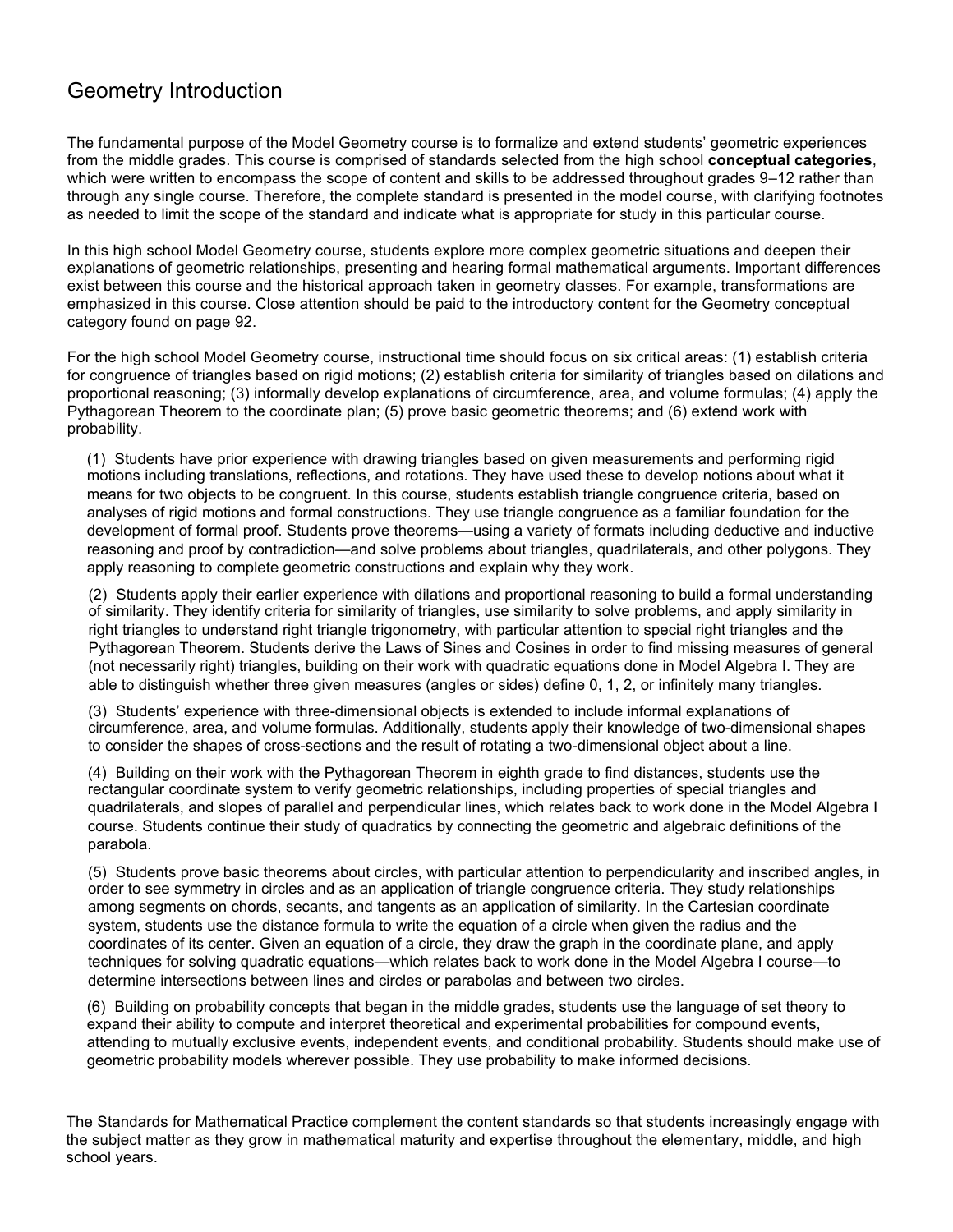# Geometry Overview

## **Geometry**

## **Congruence**

- Experiment with transformations in the plane.
- Understand congruence in terms of rigid motions.
- Prove geometric theorems.
- Make geometric constructions.

## **Similarity, Right Triangles, and Trigonometry**

- Understand similarity in terms of similarity in terms of similarity transformations.
- Prove theorems involving similarity.
- Define trigonometric ratios and solve problems involving right triangles.

## **Circles**

- Understand and apply theorems about circles.
- Find arc lengths and area of sectors of circles.

## **Expressing Geometric Properties with Equations**

- Translate between the geometric description and the equation for a conic section.
- Use coordinates to prove simple geometric theorems algebraically.

## **Geometric Measurement and Dimension**

- Explain volume formulas and use them to solve problems.
- Visualize relationships between two-dimensional and three-dimensional objects.

## **Modeling with Geometry**

Apply geometric concepts in modeling situations.

## **Functions**

## **Trigonometric Functions**

Extend the domain of trigonometric functions using the unit circle

## **Statistics and Probability**

## **Conditional Probability and the Rules of Probability**

- Understand independence and conditional probability and use them to interpret data.
- Use the rules of probability to compute probabilities of compound events in a uniform probability model.

## **Using Probability to Make Decisions**

- Use probability to evaluate outcomes of decisions.
- $\star$  Indicates a modeling standard linking mathematics to everyday life, work, and decision-making (+) Indicates additional mathematics to prepare students for advanced courses.

## **Mathematical Practices**

- 1. Make sense of problems and persevere in solving them.
- 2. Reason abstractly and quantitatively.
- 3. Construct viable arguments and critique the reasoning of others.
- 4. Model with mathematics.
- 5. Use appropriate tools strategically.
- 6. Attend to precision.
- 7. Look for and make use of structure.
- 8. Look for and express regularity in repeated reasoning.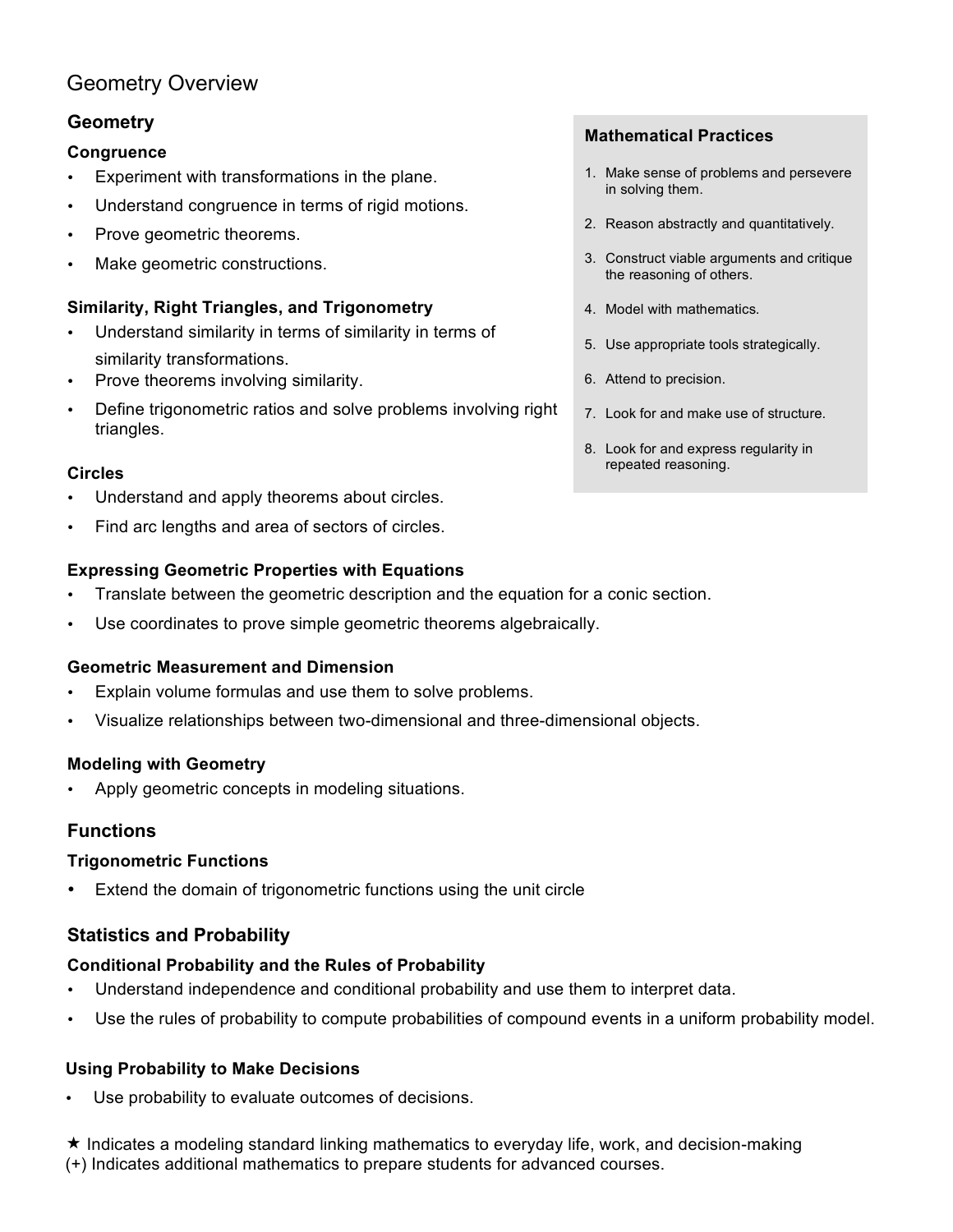## **Geometry**

### **Congruence G-CO**

#### **Experiment with transformations in the plane.**

- 1. Know precise definitions of angle, circle, perpendicular line, parallel line, and line segment, based on the undefined notions of point, line, distance along a line, and distance around a circular arc.
- 2. Represent transformations in the plane using, e.g., transparencies and geometry software; describe transformations as functions that take points in the plane as inputs and give other points as outputs. Compare transformations that preserve distance and angle to those that do not (e.g., translation versus horizontal stretch).
- 3. Given a rectangle, parallelogram, trapezoid, or regular polygon, describe the rotations and reflections that carry it onto itself.
- 4. Develop definitions of rotations, reflections, and translations in terms of angles, circles, perpendicular lines, parallel lines, and line segments.
- 5. Given a geometric figure and a rotation, reflection, or translation, draw the transformed figure using, e.g., graph paper, tracing paper, or geometry software. Specify a sequence of transformations that will carry a given figure onto another.

#### **Understand congruence in terms of rigid motions.**

- 6. Use geometric descriptions of rigid motions to transform figures and to predict the effect of a given rigid motion on a given figure; given two figures, use the definition of congruence in terms of rigid motions to decide if they are congruent.
- 7. Use the definition of congruence in terms of rigid motions to show that two triangles are congruent if and only if corresponding pairs of sides and corresponding pairs of angles are congruent.
- 8. Explain how the criteria for triangle congruence (ASA, SAS, and SSS) follow from the definition of congruence in terms of rigid motions.

#### **Prove geometric theorems.**

- 9. Prove theorems about lines and angles. *Theorems include: vertical angles are congruent; when a transversal crosses parallel lines, alternate interior angles are congruent and corresponding angles are congruent; points on a perpendicular bisector of a line segment are exactly those equidistant from the segment's endpoints.*
- 10. Prove theorems about triangles. *Theorems include: measures of interior angles of a triangle sum to 180°; base* angles of isosceles triangles are congruent; the segment joining midpoints of two sides of a triangle is parallel *to the third side and half the length; the medians of a triangle meet at a point.*
- 11. Prove theorems about parallelograms. *Theorems include: opposite sides are congruent, opposite angles are congruent, the diagonals of a parallelogram bisect each other, and conversely, rectangles are parallelograms with congruent diagonals.*

#### **Make geometric constructions.**

- 12. Make formal geometric constructions with a variety of tools and methods (compass and straightedge, string, reflective devices, paper folding, dynamic geometric software, etc.). *Copying a segment; copying an angle; bisecting a segment; bisecting an angle; constructing perpendicular lines, including the perpendicular bisector of a line segment; and constructing a line parallel to a given line through a point not on the line.*
- 13. Construct an equilateral triangle, a square, and a regular hexagon inscribed in a circle.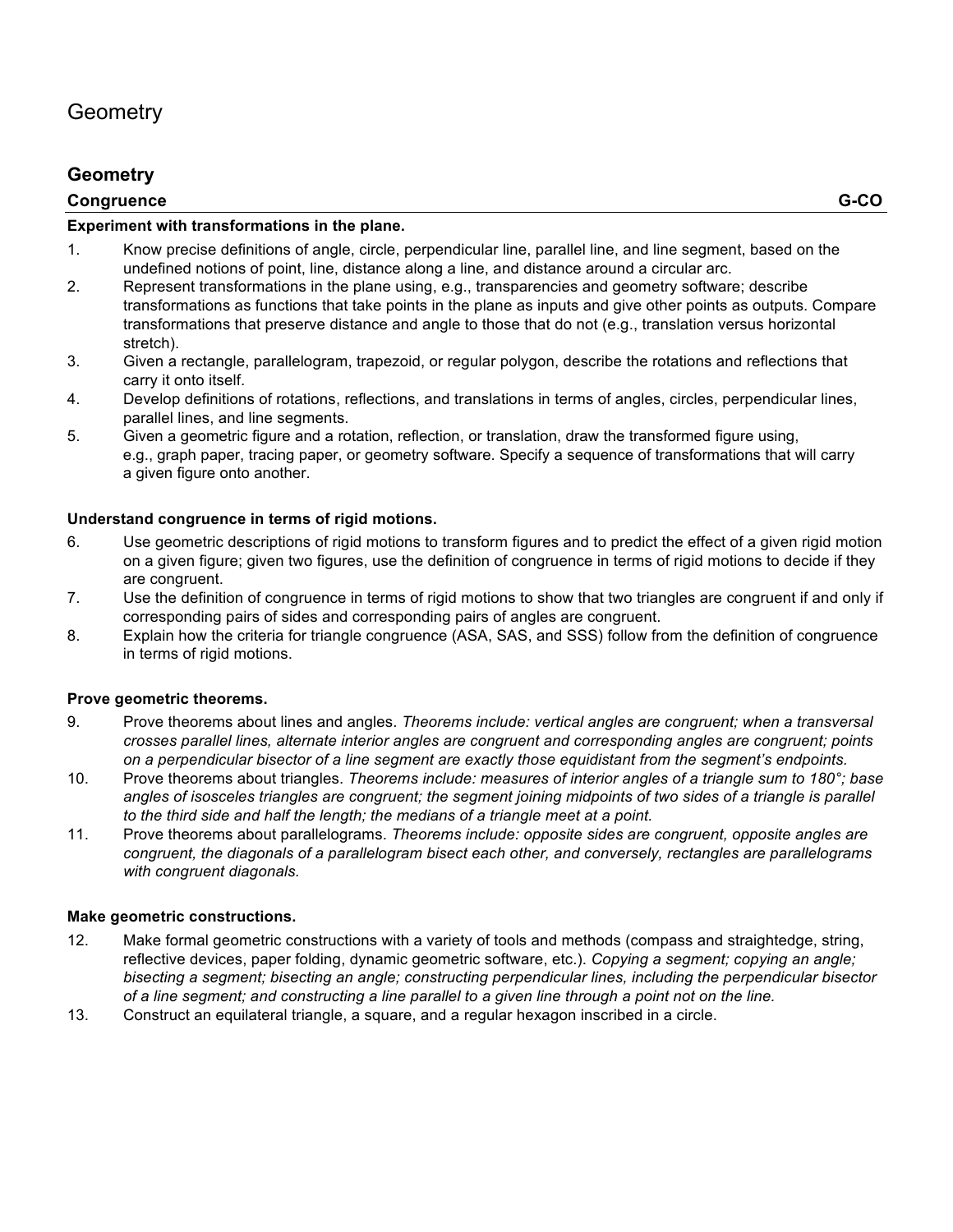## **Similarity, Right Triangles, and Trigonometry G-SRT**

## **Understand similarity in terms of similarity transformations.**

- 1. Verify experimentally the properties of dilations given by a center and a scale factor:
	- a. A dilation takes a line not passing through the center of the dilation to a parallel line, and leaves a line passing through the center unchanged.
	- b. The dilation of a line segment is longer or shorter in the ratio given by the scale factor.
- 2. Given two figures, use the definition of similarity in terms of similarity transformations to decide if they are similar; explain using similarity transformations the meaning of similarity for triangles as the equality of all corresponding pairs of angles and the proportionality of all corresponding pairs of sides.
- 3. Use the properties of similarity transformations to establish the Angle-Angle (AA) criterion for two triangles to be similar.

## **Prove theorems involving similarity.**

- 4. Prove theorems about triangles. *Theorems include: a line parallel to one side of a triangle divides the other two proportionally, and conversely; the Pythagorean Theorem proved using triangle similarity.*
- 5. Use congruence and similarity criteria for triangles to solve problems and to prove relationships in geometric figures.

## **Define trigonometric ratios and solve problems involving right triangles.**

- 6. Understand that by similarity, side ratios in right triangles are properties of the angles in the triangle, leading to definitions of trigonometric ratios for acute angles.
- 7. Explain and use the relationship between the sine and cosine of complementary angles.
- 8. Use trigonometric ratios and the Pythagorean Theorem to solve right triangles in applied problems.  $\star$
- **8.1 Derive and use the trigonometric ratios for special right triangles (30°,60°,90°and 45°,45°,90°). (revised)**

## **Apply trigonometry to general triangles**

- 9. (+) Derive the formula *A* = 1/2 *ab* sin(C) for the area of a triangle by drawing an auxiliary line from a vertex perpendicular to the opposite side.
- 10. (+) Prove the Laws of Sines and Cosines and use them to solve problems.
- 11. (+) Understand and apply the Law of Sines and the Law of Cosines to find unknown measurements in right and non-right triangles (e.g., surveying problems, resultant forces).

## **Circles G-C**

## **Understand and apply theorems about circles.**

- 1. Prove that all circles are similar.
- 2. Identify and describe relationships among inscribed angles, radii, and chords. *Include the relationship between central, inscribed, and circumscribed angles; inscribed angles on a diameter are right angles; the radius of a circle is perpendicular to the tangent where the radius intersects the circle.*
- 3. Construct the inscribed and circumscribed circles of a triangle, and prove properties of angles for a quadrilateral inscribed in a circle.
- 4. (+) Construct a tangent line from a point outside a given circle to the circle.

#### **Find arc lengths and areas of sectors of circles.**

5. Derive using similarity the fact that the length of the arc intercepted by an angle is proportional to the radius, and define the radian measure of the angle as the constant of proportionality; derive the formula for the area of a sector. **Convert between degrees and radians. (Formerly F-TF.1.1 revised)** [In Geometry, this standard introduces radians only as units of measure]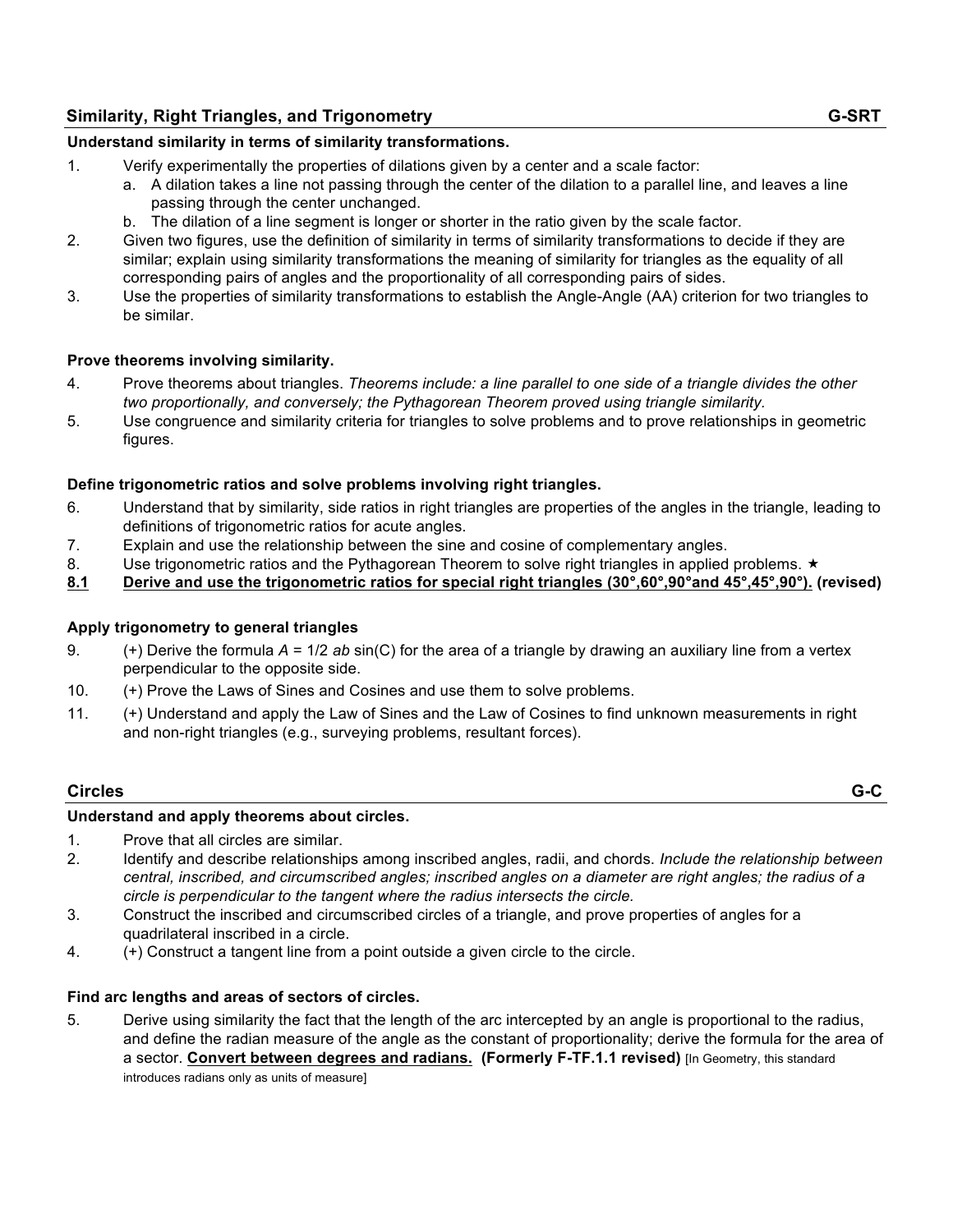### **Expressing Geometric Properties with Equations GEOMER AND THE SERVICE OF GEOMETRIC GEOMETRIC GEOMETRIC GEOMETRIC**

#### **Translate between the geometric description and the equation for a conic section.**

- 1. Derive the equation of a circle of given center and radius using the Pythagorean Theorem; complete the square to find the center and radius of a circle given by an equation.
- 2. Derive the equation of a parabola given a focus and directrix.

#### **Use coordinates to prove simple geometric theorems algebraically.**

- 4. Use coordinates to prove simple geometric theorems algebraically*. For example, prove or disprove that a* figure defined by four given points in the coordinate plane is a rectangle; prove or disprove that the point (1, $\sqrt{3}$ ) *lies on the circle centered at the origin and containing the point (0, 2).*
- 5. Prove the slope criteria for parallel and perpendicular lines and use them to solve geometric problems (e.g., find the equation of a line parallel or perpendicular to a given line that passes through a given point).
- 6. Find the point on a directed line segment between two given points that partitions the segment in a given ratio.
- .7 Use coordinates to compute perimeters of polygons and areas of triangles and rectangles, e.g., using the distance formula.

#### **Geometric Measurement and Dimension G-GMD**

#### **Explain volume formulas and use them to solve problems.**

- 1. Give an informal argument for the formulas for the circumference of a circle, area of a circle, volume of a cylinder, pyramid, and cone. *Use dissection arguments, Cavalieri's principle, and informal limit arguments.*
- 3. Use volume formulas for cylinders, pyramids, cones, and spheres to solve problems.  $\star$

#### **Visualize relationships between two-dimensional and three-dimensional objects.**

- 4. Identify the shapes of two-dimensional cross-sections of three-dimensional objects, and identify threedimensional objects generated by rotations of two-dimensional objects.
- **5. Know that the effect of a scale factor k greater than zero on length, area, and volume is to multiply each by k, k², and k³, respectively; determine length, area and volume measures using scale factors. (revised)**
- **6. Verify experimentally that in a triangle, angles opposite longer sides are larger, sides opposite larger angles are longer, and the sum of any two side lengths is greater than the remaining side length; apply these relationships to solve real-world and mathematical problems. (Formerly G-CO.10.1, revised)**

#### **Modeling with Geometry G-MG**

#### **Apply geometric concepts in modeling situations.**

- 1. Use geometric shapes, their measures, and their properties to describe objects (e.g., modeling a tree trunk or a human torso as a cylinder).  $\star$
- 2. Apply concepts of density based on area and volume in modeling situations (e.g., persons per square mile, BTUs per cubic foot).  $\star$
- 3. Apply geometric methods to solve design problems (e.g., designing an object or structure to satisfy physical constraints or minimize cost; working with typographic grid systems based on ratios).  $\star$